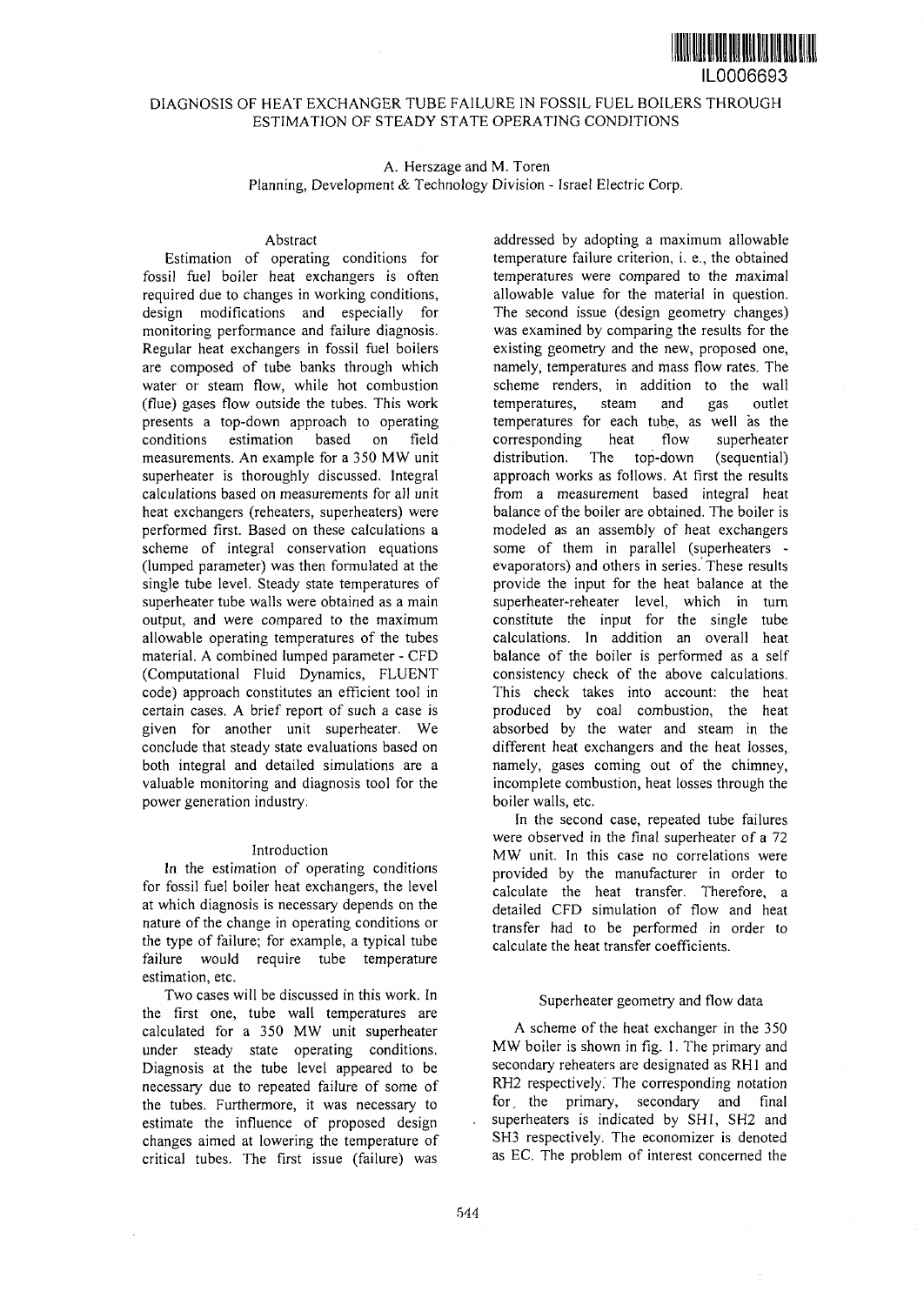final superheater SH3. This heat exchanger operates in a cross-flow regime (vertical gas flow - horizontal tubes). The superheater is composed of 34 vertical sections (tube banks parallel to the plane of fig. 1). Each section is composed of ten tubes which in their way upwards undergo a series of eight horizontal folds. Steam is supplied from two different headers to two groups of 17 sections each. The headers locations for the two groups are different. Two typical hydraulic paths arise then in this analysis as steam flows from all tubes into the outlet header. The influence of changes in the internal diameter and length of some of the tubes was examined.



Fig. 1: Scheme of the boiler

## The mathematical model

No coupling is assumed between the hydraulic and heat transfer calculations, due to the negligible influence of buoyancy forces. The above is validated at the end of the computation, since the ratio of buoyancy to inertia forces is smaller than 1 [1]:

$$
(Gr/Re2) << 1,
$$
 (1)

where *Gr* denotes the Grashoff number and Re the Reynolds number. Incompressible flow was assumed due to the small pressure variations obtained and the steam velocities range. The input for this step of the calculation comes from the integral balance and some of the measured values. In addition to the geometry, the relevant input variables for the detailed (tube level) calculation are: superheater steam inlet temperature, overall steam mass flow rate, heat flow absorbed by the superheater, heat flow absorbed by the evaporator (in parallel with the superheater), superheater gas inlet temperature, gas mass flow rate. Loss coefficients (steam) for bends and other

accessories are defined according to the boiler manufacturer estimations [2]. The calculations are performed using Matlab and it is therefore convenient to work with the equivalent length coefficients in the corresponding matrices. The expressions for the hydraulic computation are:

$$
\Delta p = R \dot{m}^2 \Leftarrow \begin{cases} \dot{m} = \rho \ A \ \vee \\ R = \frac{f \ L}{2 \ \rho \ A^2 \ D} \end{cases} \tag{2}
$$

where  $\rho$  denotes the density of steam,  $\Lambda$  the cross sectional area,  $v$  the velocity,  $f$  the friction coefficient,  $D$  the internal diameter,  $R$ the hydraulic resistance and *Ap* the pressure loss. The length L is given below with  $N<sub>b</sub>$  as a loss coefficient.:

$$
L = \begin{cases} L_{tube} & \text{for straight tubes,} \\ \frac{N_b D}{f} & \text{for bends and other accessible.} \end{cases}
$$
 (3)

The resistance for elements in series is:

$$
R_s = \sum_i R_i \tag{4}
$$

and for elements in parallel:

$$
R_P = \left(\prod_{i=1}^n R_i\right) \left/ \left[\sum_{i=1}^n \prod_{\substack{j=1 \ j \neq i}}^n \sqrt{R_i}\right]^2\right.
$$
 (5)

The heat transfer formulation scheme is illustrated for a typical control volume. The control volume for the two first folds, includes a single tube, for the rest of the superheater, tubes are stacked in pairs at the same height (identical flue gas conditions). The control volume then includes two tubes. A parabolic scheme is used, i. e. the equations for each control volume are solved by using the solution of the previous tube (flue gas direction) as input. The heat transfer coefficients correlations are given in [2], the convection coefficient between the steam and the tube:

$$
h'_{i} = \left[ 0.023 \frac{G_{i}^{s^{0.8}}}{D_{i}^{m^{0.2}}} \right] \left[ \frac{c_{p}^{s^{0.4}} k^{0.6}}{\mu^{s^{0.4}}} \right] \left[ \frac{T_{i}^{s}}{T_{i}^{f}} \right]^{0.8}, \quad (6)
$$

where  $T_i^s = \frac{r_i^s - r_i^s}{2}$ ,  $T_i^f = \frac{r_i^s - r_i^s}{2}$ , are

the average (inlet-outlet) steam temperature in the  $i<sup>th</sup>$  tube and the film temperature respectively.  $T^{''}$  denotes the inner (steam side tube temperature. Indices s and g designate steam and gas, respectively. The intermediate brackets in the above expression denote the influence of steam physical properties. *G*